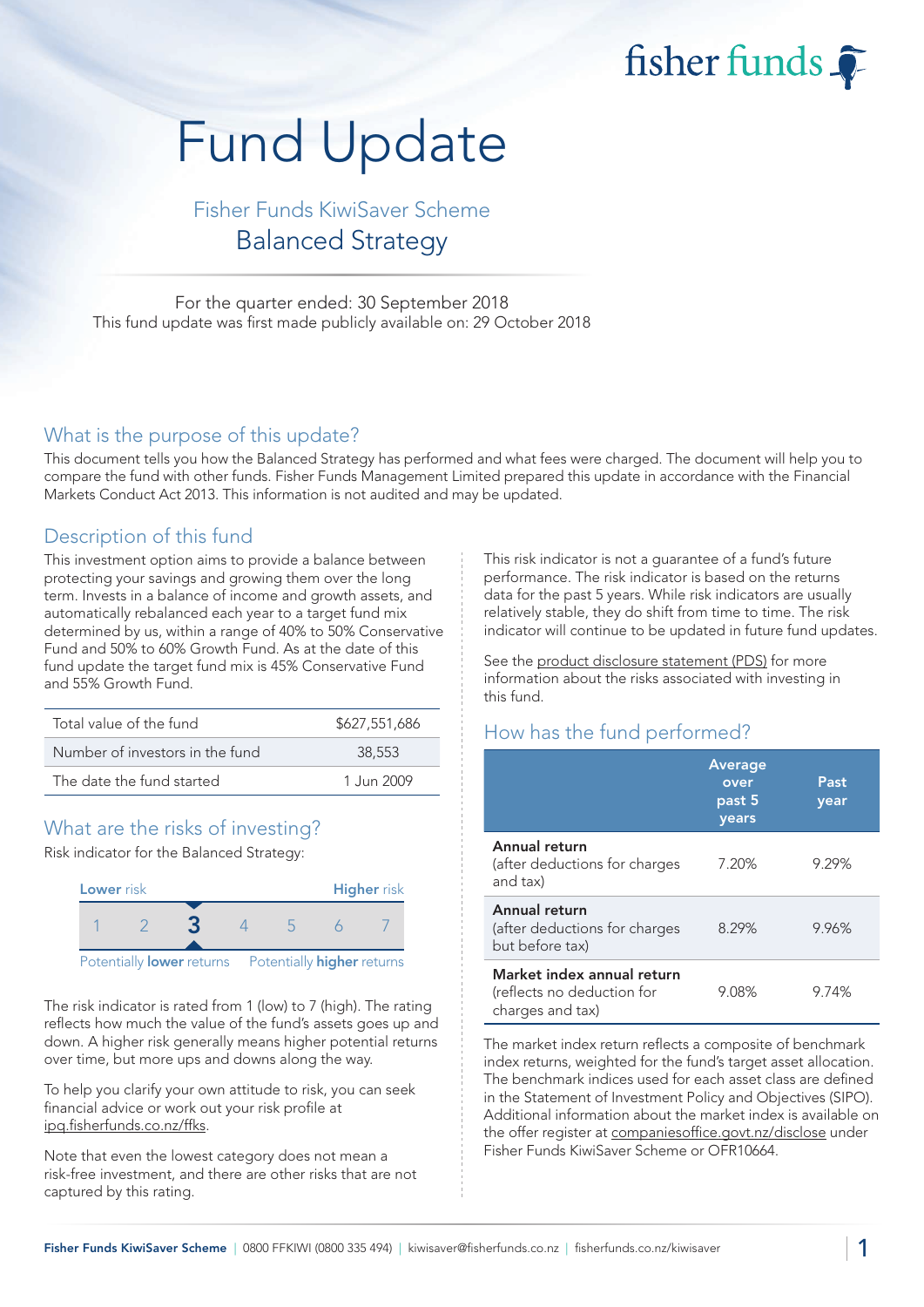## Annual return graph



This shows the return after fund charges and tax for each year ending 31 March since the fund started. The last bar shows the average annual return since the fund started, up to 30 September 2018.

Important: This does not tell you how the fund will perform in the future.

Returns in this update are after tax at the highest prescribed investor rate (PIR) of tax for an individual New Zealand resident. Your tax may be lower. The market index return reflects no deduction for charges and tax.

## What fees are investors charged?

Investors in the Balanced Strategy are charged fund charges that include GST. In the year to 31 March 2018 these were:

|                                                       | % of net asset value   |
|-------------------------------------------------------|------------------------|
| <b>Total fund charges</b>                             | 1.24%                  |
| Which are made up of:                                 |                        |
| <b>Total management and</b><br>administration charges | 1.24%                  |
| Including:                                            |                        |
| Manager's basic fee                                   | 0.90%                  |
| Other management and<br>administration charges        | 0.13%                  |
| Total performance-based fees <sup>1</sup>             | 0.21%                  |
| Other charges:                                        | \$ amount per investor |
| Annual membership fee                                 | \$36                   |

Small differences in fees and charges can have a big impact on your investment over the long term.

## Example of how this applies to an investor

Sarah had \$10,000 in the fund at the start of the year and did not make any further contributions. At the end of the year, Sarah received a return after fund charges were deducted of \$929 (that is 9.29% of her initial \$10,000). Sarah also paid \$36 in other charges. This gives Sarah a total return after tax of \$893 for the year.

## What does the fund invest in?

#### Actual investment mix

This shows the types of assets that the fund invests in.



#### Target investment mix

This shows the mix of assets that the fund generally intends to invest in.